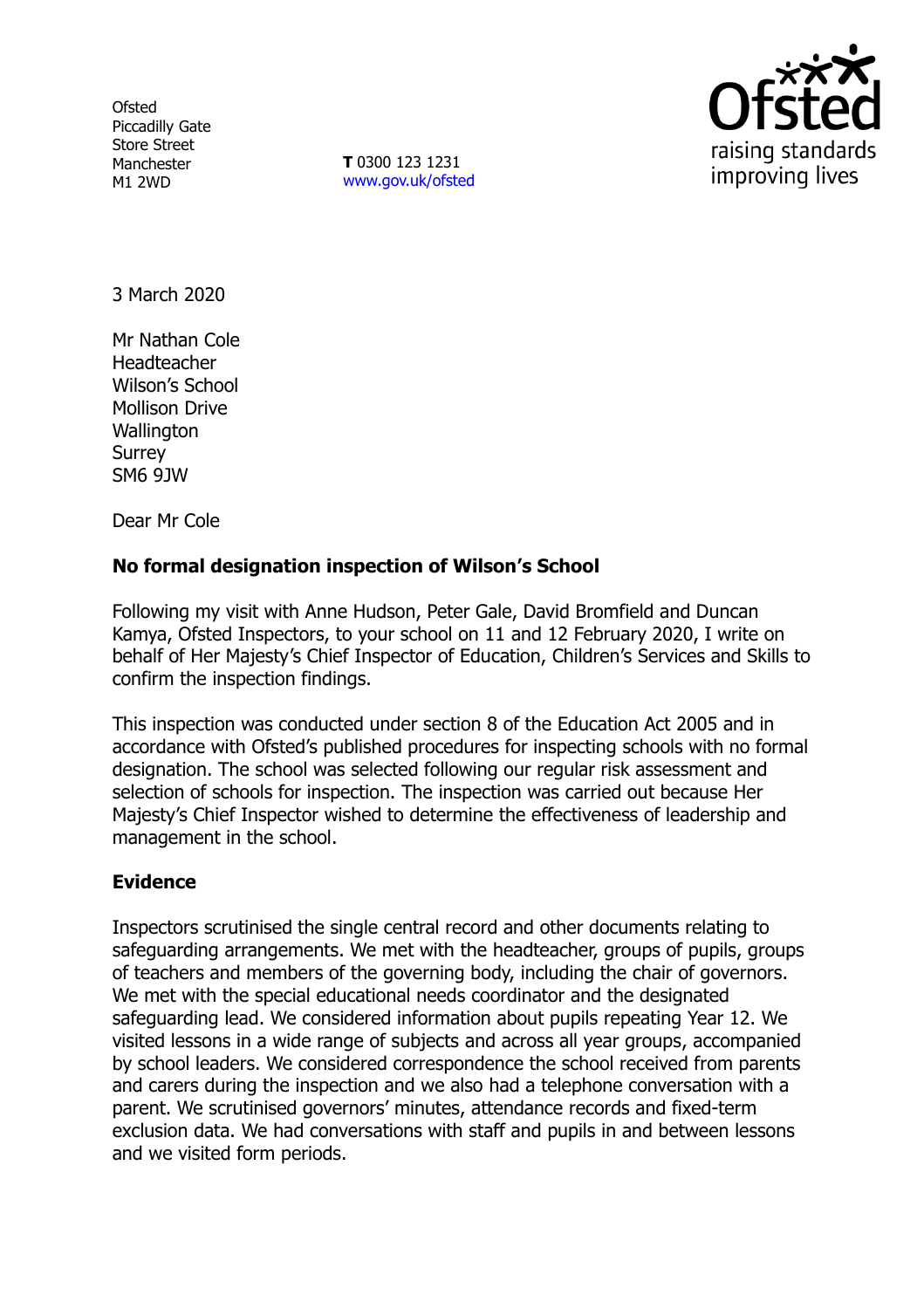

Having considered the evidence, I am of the opinion that at this time:

Safeguarding is effective.

## **Context**

The school is a boys' grammar school, with 1,260 pupils on roll, including 320 in the sixth form. Pupils represent a wide range of ethnic groups. More pupils than the national average speak English as an additional language. The proportion of pupils with special educational needs and/or disabilities (SEND) is lower than the national average, as is the proportion of pupils who are eligible for free school meals. Pupil mobility is lower than the national average. The school has a stable staff, with many long-serving members. The school has no full-time vacancies.

You and your leadership team consistently model the school motto of 'not for oneself, but for all'. Respect for one another and for different beliefs permeates the school. Pupils are kind, considerate and have a keen sense of equality. You are supported by a long-serving team of governors that adds to the sense of community in the school. Staff we spoke to said that they feel valued by the headteacher. Staff said leaders are approachable and that the headteacher has created a happy place to work.

Your school is a caring community where staff are keenly aware of their safeguarding responsibilities. They go above and beyond this to keep pupils safe. Leaders keep meticulous records and there is a very rigorous system to report and monitor concerns. Leaders are aware of the issues affecting young people in the local area and as such are able to respond quickly to potential issues.

Leaders have a clear vision for challenging able pupils and providing them with a broad and deep curriculum. They challenge all pupils equally, including those with SEND. Leaders offer a broad range of subjects, including modern foreign languages and creative arts and, in 2020, every Year 11 pupil will be entered for the English Baccalaureate subjects. This demonstrates leaders' desire to challenge all pupils and for pupils to aspire to the very best in future study or the world of work.

Leaders have designed the curriculum to meet the needs of pupils in the school. Attainment on entry is high and above the national average. Pupils study a programme that is at least as ambitious as the national curriculum for key stage 3. An example of the ambition can be seen with all Year 7 pupils learning to play a new musical instrument. In Year 9 pupils begin a three-year programme of 'GCSE Plus'. 'GCSE Plus' goes beyond the examination board requirements and extends pupils' understanding of subjects. In addition, pupils follow a programme called 'the Elizabethan' in Year 9 that continues to develop their knowledge in areas like history, politics and art. This develops into a further enrichment programme in Year 10. Leaders see the curriculum as a seven-year programme, preparing pupils for the challenge of A Levels and beyond.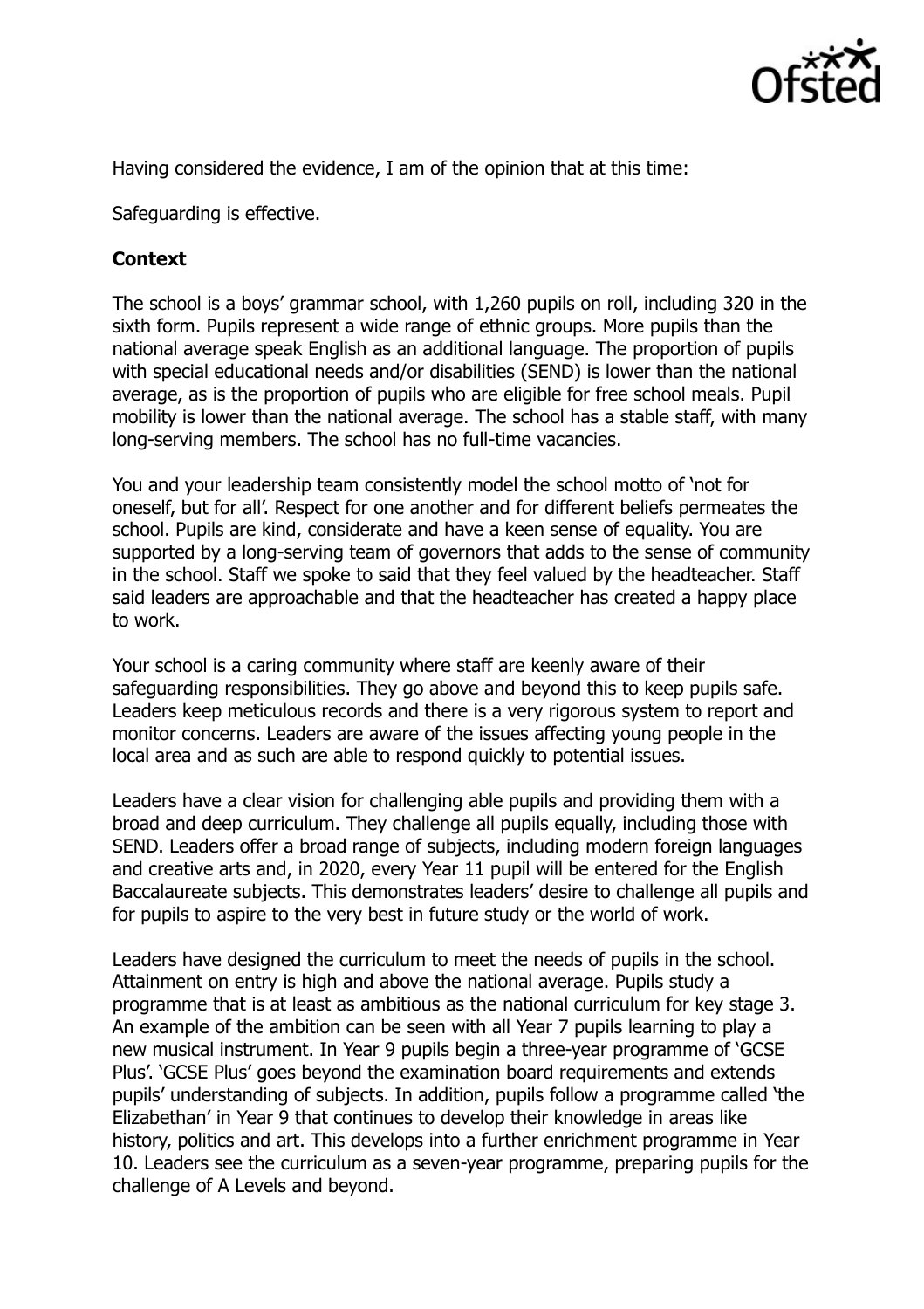

Sixth-form students choose from a wide range of subjects in Years 12 and 13. The academic nature of the curriculum offer meets the needs of the students in the sixth form. It prepares them for future study at university, higher level and degree apprenticeships, as well as the world of work. Leaders have ensured that there is a comprehensive careers programme throughout school and this becomes very personalised to individual students' needs in the sixth form. Almost all of Year 11 pupils progress to the sixth form and nearly all complete their studies, with 99% going to university. A small number of students do not achieve as well as they or their teachers would like or expect at the end of Year 12. These students are offered the opportunity to repeat Year 12 and improve their performance, increasing their choices in Year 13. This affects a small number of students each year and these decisions are made in the best interests of the student.

There are many opportunities for pupils beyond the classroom. Leaders have provided pupils with a wide range of extra-curricular activities. These range from the Combined Cadet Force and sports to chess and drama productions. Participation rates are very high and sixth-form students commented that there were too many things for any one boy to do.

Pupils learn about fundamental British values in personal, social and health education (PSHE) and across the curriculum. These values also run through many of the things pupils do in school. Pupils are voted onto a student board and this board has effected change in the school, for example regarding the one-way system and gaining additional water fountains. Pupils have started a 'Pride Club' and there are 'Rainbow Ambassadors', demonstrating the commitment there is in the school for inclusivity and equality. Sixth-form students were very proud of the 'Wilson's Intrigue' magazine that was written and produced by pupils and students with a keen interest in science, technology, engineering and mathematics.

Leaders have successfully used the school motto to create a calm and respectful environment with academic challenge. Pupils are impeccably behaved in lessons and around the school. They are polite to one another, to staff and to visitors. Pupils are proud of their school and they want to make the very best of themselves to maintain its reputation.

Pupils and staff were very clear that bullying is not tolerated in your school. Leaders ensure that pupils hear this from the top of the organisation. Pupils said that in the rare cases that bullying occurs, they know who to tell and they know it will be dealt with quickly. Leaders are proactive and think about changes in society and their local context and ensure that the school community remains cohesive. The PSHE curriculum is amended regularly to reflect the needs of pupils and the society in which they live.

Attendance rates are significantly above the national average and pupils are punctual to their lessons. There are few exclusions, but when there are they are appropriate. Leaders were clear that this was achieved by challenging pupils and